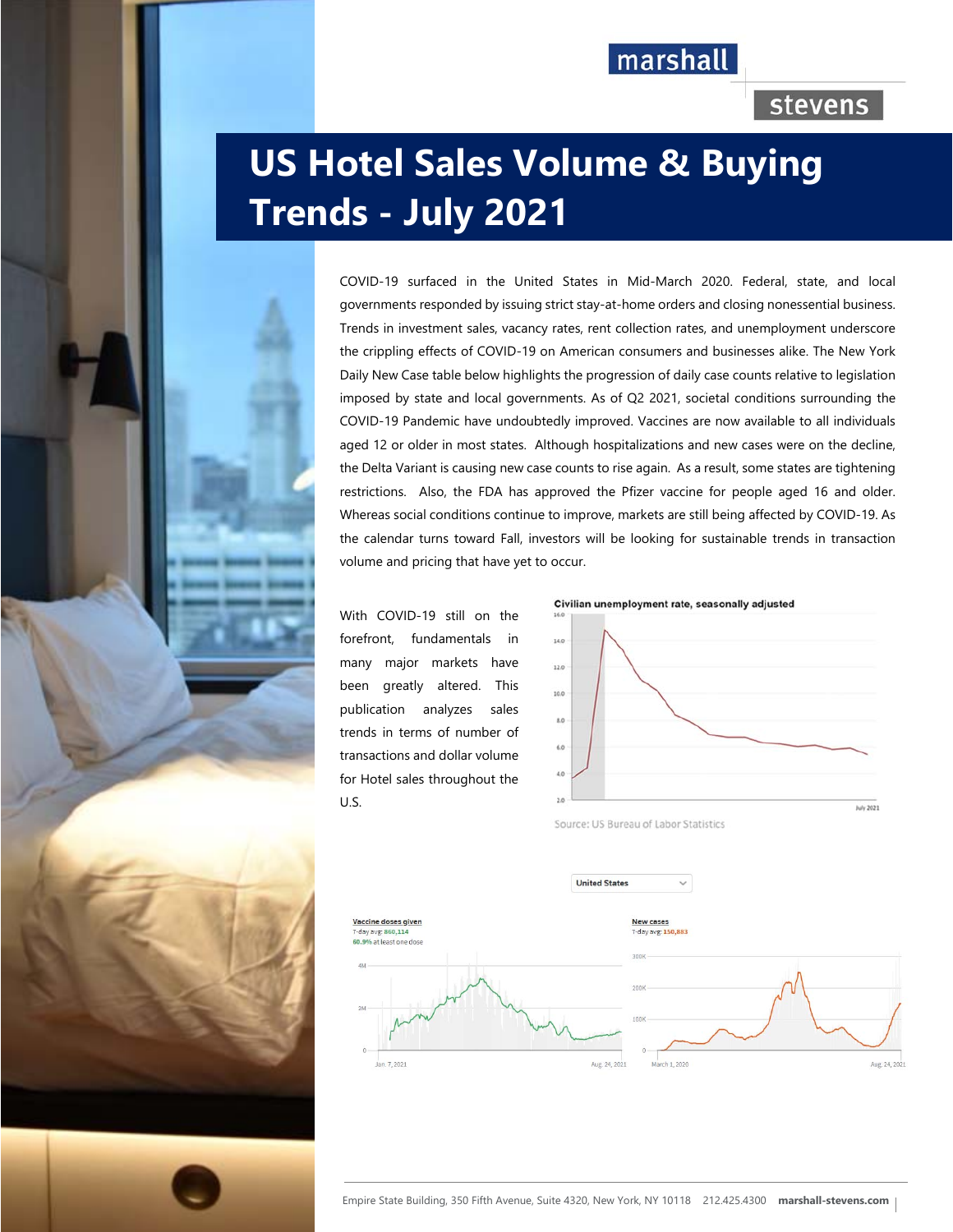## marshall

stevens

#### **Number of Sales Transactions**

- Parameters: All hotel investment sales in the United States, segmented by price tranche.
- Consistent transaction volume from September 2019 to March 2020.
- April 2020- initial COVID shockwaves grip market, number of transactions plummets.
- Uptick in transaction volume from May 2020 to August 2020 coincides with lower case counts.
- December 2020- reflected 228 total transactions, reflecting an 84% increase from the prior month.
- January 2021- 134 total transactions, reflecting a 41% decline from the previous month.
- March 2021-May 2021 remained a consistent trend with the number of transactions occurring.
- March 2021 May 2021 experienced normal transactions levels over these recent three months..
- June 2021 143 total transactions, a 24% decrease in number of transactions from the prior month.
- July 2021 The recovery in the US Hotel Sales market continues with the number of transactions remaining above 150
- The market remains in a steady upward trend in terms of the number of transactions and is potential close to returning to normalcy.



The US Hotel sales market has been significantly affected during the post-COVID era. Transaction volume has continued to make a push to return to normal levels. Average sales per month are showing promising signs of returning to pre-COVID levels, as evidenced by the chart above.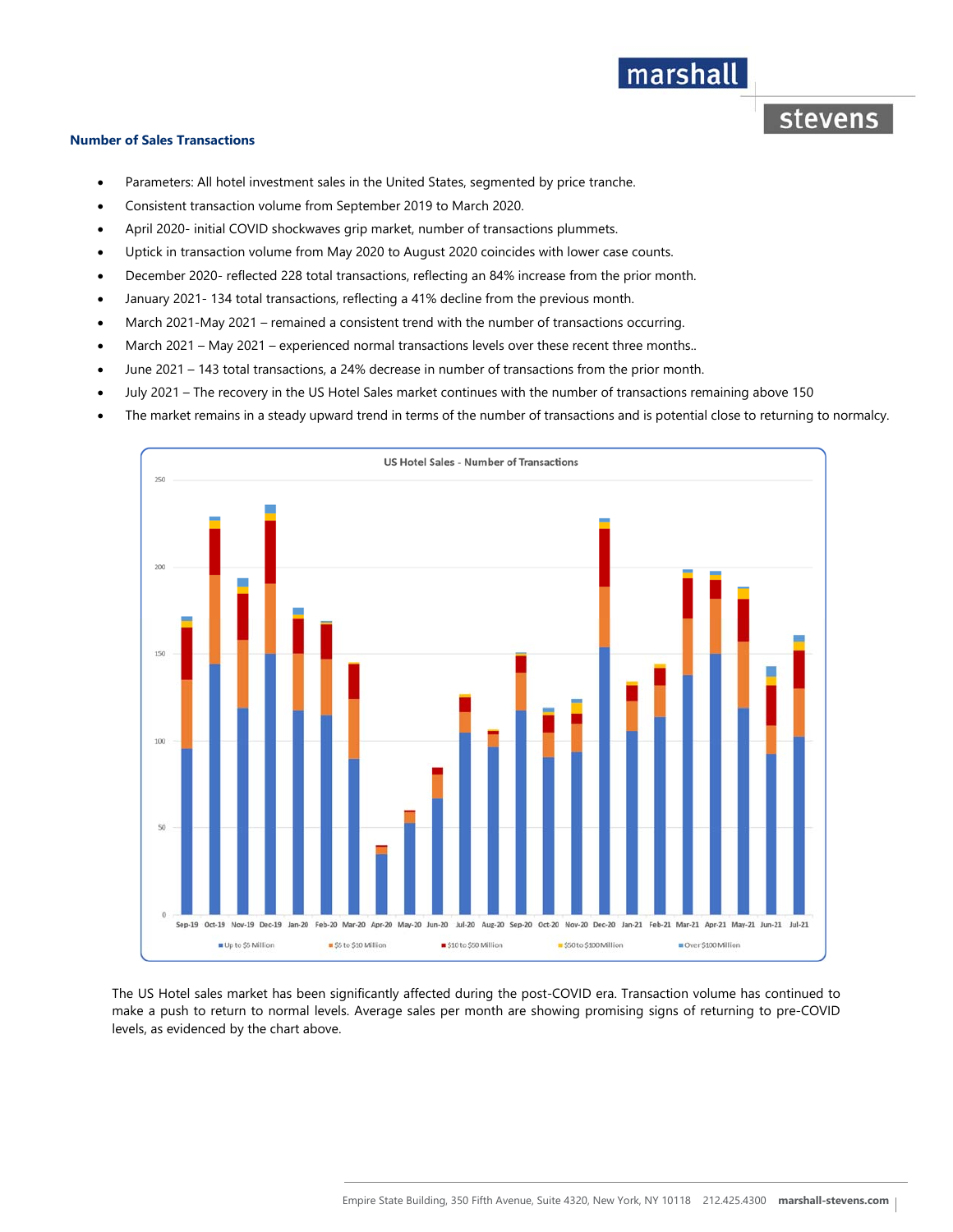## marshall

stevens

#### **Dollar Volume of Sales Transactions**

In 2020, the average monthly sales volume was approximately \$788 million. Comparatively, the average monthly sales volume so far in 2021 is roughly \$1.4 billion, currently reflecting an increase of approximately 77%. We tracked the dollar volume of monthly sales by tranche as seen below.

| <b>Monthly Dollar Volume - US Hotel Sales</b> |                 |                 |
|-----------------------------------------------|-----------------|-----------------|
| <b>YEAR</b>                                   | 2020            | 2021 (July)     |
| Min                                           | \$103,000,000   | \$614,000,000   |
| Max                                           | \$1,788,000,000 | \$2,139,000,000 |
| Average                                       | \$787,658,333   | \$1,392,142,857 |
| % Difference                                  |                 | 76.7%           |

- The largest increase in dollar volume over the given study period was 268.3% from October 2019 to November 2019.
- The largest decrease in dollar volume over the given study period was 88% from March 2020 to April 2020.
- December 2020 dollar volume significantly increased from the prior month, reflecting a 58.4% increase in total dollar volume.
- January 2021 reflected a decline of 65.7% in total dollar volume, as shown in the figure below.
- March 2021 had the largest precent uptick in total dollar volume since 2019, reflecting a 117% increase.
- April 2021 continued with a slight decline increase but stayed consistent with the prior month.
- May 2021 reflected a 14.4% increase in total dollar volume.
- June 2021 followed up with another 37.6% increase from the prior month.
- Sales volume in July 2021 fell just shy of the \$2 billion mark after breaking through last month for the first time since December 2019.
- The market remains in a steady upward trend in terms of the total dollar volume as shown in the figure below.